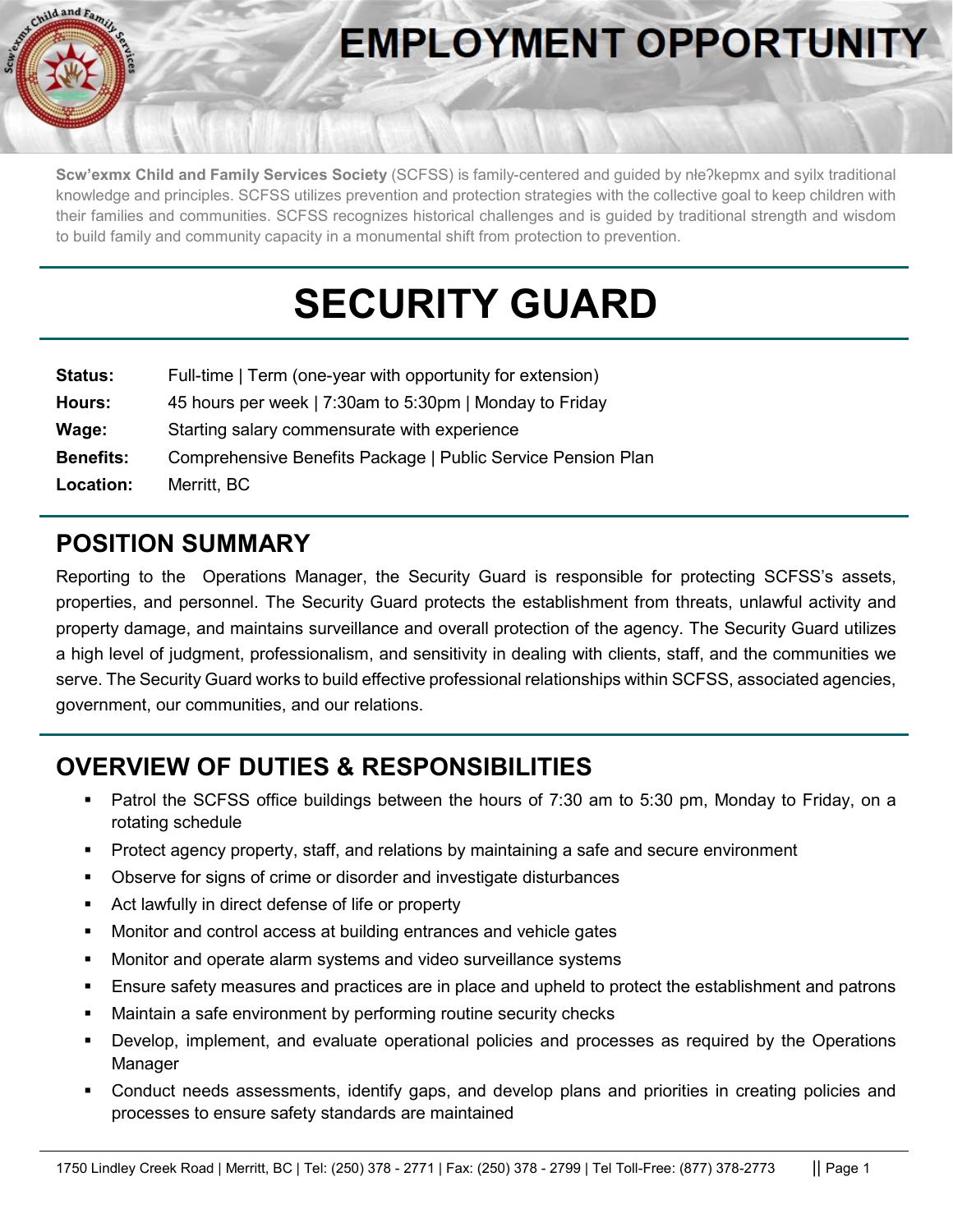## **SECURITY GUARD**



- Participate regularly in team meetings to effectively offer integrated, multidisciplinary, and effective services
- Complete and analyze safety assessments, comprehensive risk assessments, and risk-reduction plans
- **Ensure the confidentiality of records and data**
- Compile monthly statistical reports
- Ensure appropriate documentation is promptly written and filed appropriately

#### **SUPERVISION RECEIVED**

- Regular consultation and review with the Operations Manager
- Annual Performance Evaluation and work plan review with the Operations Manager

#### **JOB REQUIREMENTS**

- Clear Criminal Record check prior to the first day of work
- Clear Ministry of Child and Family Development Prior Contact Check prior to the first day of work
- Valid Class 5 BC Driver's License without restrictions

### **EDUCATION & EXPERIENCE**

- Certificate, Diploma, or training in a field relevant to the position's duties
- Minimum two years of experience in a security setting
- Experience working with Indigenous children, youth, families, and/or communities
- Knowledge of provincial health and safety legislation and WorkSafeBC regulations

## **MINIMUM REQUIRED COMPETENCIES**

- Excellent knowledge of public safety and security procedures/protocols
- Excellent communication skills, with the ability to work with a variety of personalities and communication styles
- Efficient work skills with the ability to meet time-sensitive deadlines with attention to detail and highquality standards
- Ability to work independently and collaboratively under minimal supervision
- Intermediate skills in Microsoft Office and other IT platforms for word processing, reports, emails, spreadsheets, etc.
- Handles confidential and sensitive information with discretion, diplomacy, and objectivity
- Knowledge and sensitivity to the historical and systemic impacts of intergenerational trauma on Indigenous families and communities from colonialism, residential school history, the sixties scoop, and association with the child welfare system